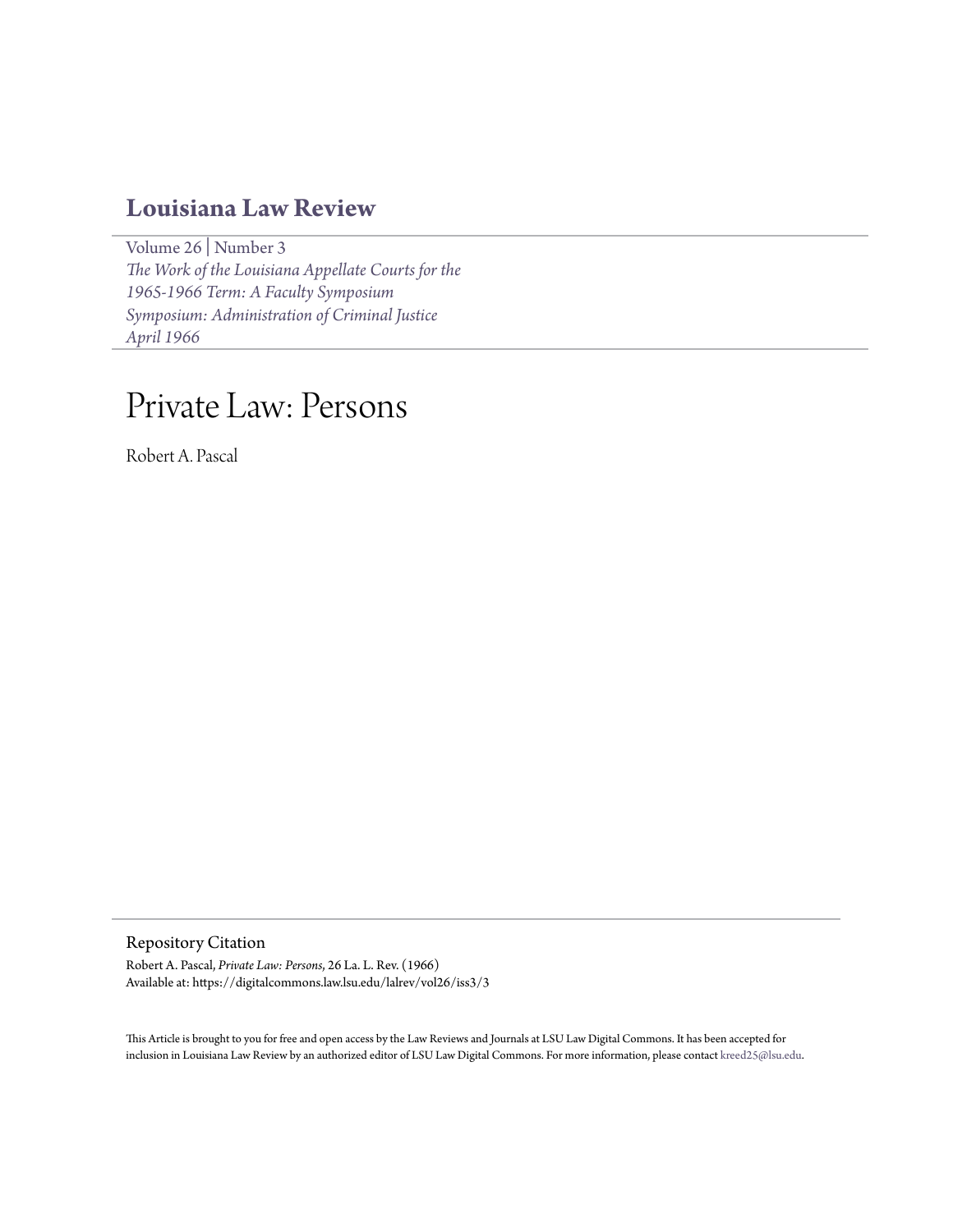## **THE WORK OF THE LOUISIANA APPELLATE COURTS FOR THE 1965-1966 TERM**

*A Faculty Symposium*

PRIVATE LAW

PERSONS

*Robert A. Pascal\**

Over sixty appellate decisions involving the law of persons were rendered in the 1964-65 term. Most of these were consistent with prior acceptable interpretations and applications or otherwise do not require comment here. Accordingly, the remarks below will be restricted to decisions which demand comment.

#### ALIMONY

In *Walker v. Walker'* the wife had been receiving alimony *pendente lite* in the amount of \$200 monthly for herself and the children when the court rendered judgment (1) awarding a separation from bed and board to the husband, (2) awarding *the wife* alimony in the amount of \$100 *for the children,* and (3) discontinuing alimony in favor of the wife herself. The wife appealed from the judgment of separation, but made no mention of appealing from the judgment so far as it pertained to alimony. The court of appeal ruled the appeal from the judgment of separation had the effect of suspending the judgment discontinuing alimony in favor of the wife; the Supreme Court, however, reasoned that the award of alimony *pendente lite* had been superseded by a new judgment denying the wife alimony, that this judgment alone could be appealed, and that appeal

<sup>\*</sup>Professor of Law, Louisiana State University.

**<sup>1.</sup>** 246 La. 407, **165** So. 2d 5 (1964).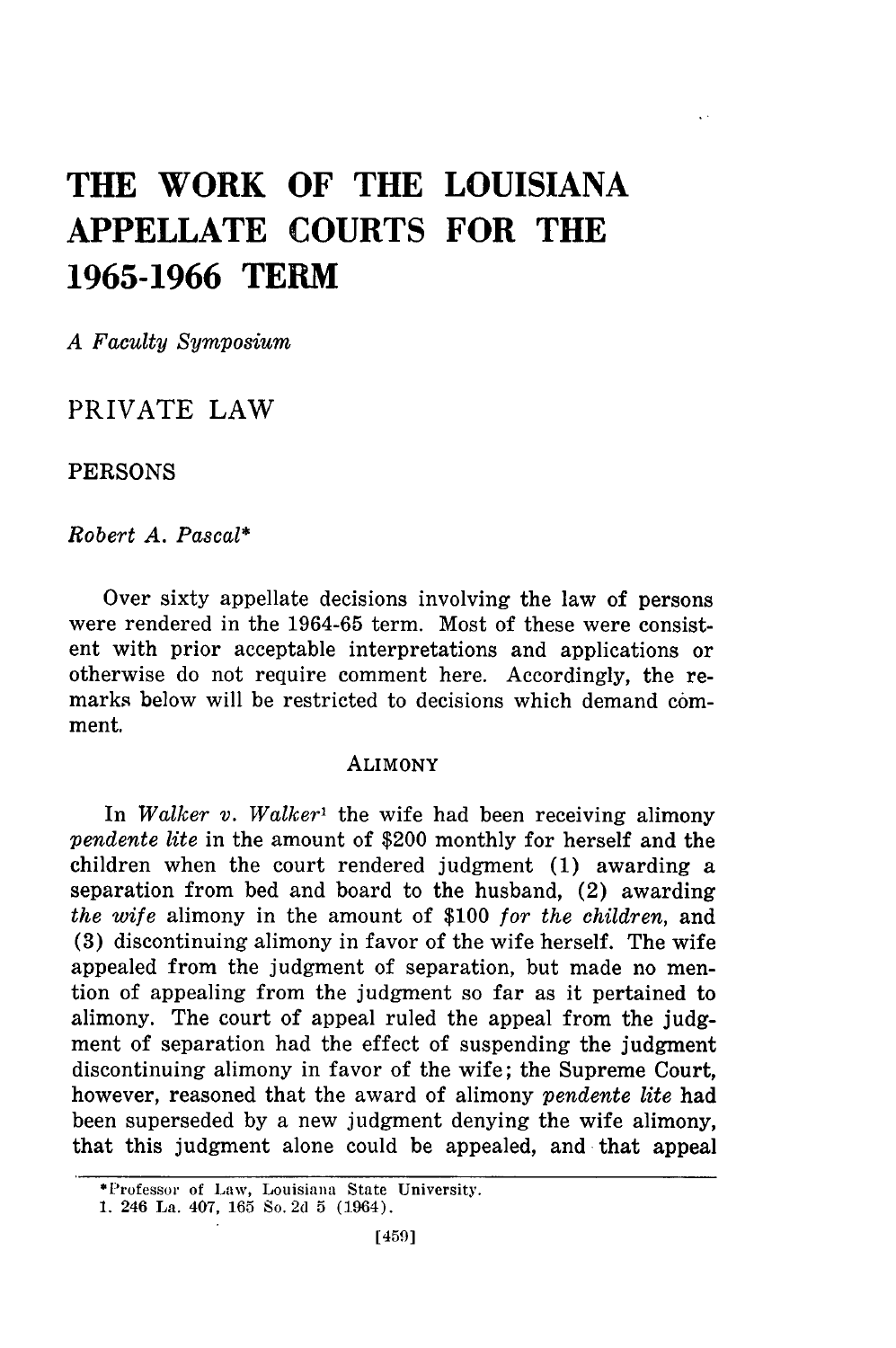from a judgment denying alimony does not entitle the petitioner to alimony pending the appeal.

It is true that if one sues for alimony and is awarded none, the judgment denying alimony may be appealed, but the appeal itself does not give the appellant a right to alimony pending its outcome. Thus, if the wife in *Walker* is to be regarded as having sued for and been denied alimony, it is correct to conclude that she could not be entitled to alimony during the appeal. The writer submits, however, that this was not the situation in *Walker.* The wife had been receiving \$100 each month for herself as alimony *pendente lite.* Under the jurisprudence a judgment for alimony *pendente lite* continues after a judgment of separation from bed and board unless it is superseded by another judgment on the subject. If the original judgment is replaced by a second, the second operates a change in the first judgment which is itself the subject of an appeal, devolutive or suspensive at the election of the party entitled under the original judgment. The situation is not different from that in which a husband sues for reduction or termination of alimony previously awarded and the wife appeals suspensively from the judgment reducing or terminating her previous award.<sup>2</sup> Hence the writer concludes that the wife in *Walker* should have had *the right to appeal,* either devolutively or suspensively, from the new judgment terminating her payments *pendente lite.*

There is a question, however, a procedural one, whether the wife in *Walker* did appeal suspensively from the alimony judgment simply by appealing from the judgment on the issue of separation from bed and board. The writer is inclined to the view that in a case of this kind the mere fact of appeal on the issue of separation should not be regarded as an appeal on that of alimony. The two are separable issues and as such the subject of two judgments rather than one. Indeed, a wife similarly situated may be dissatisfied with the separation judgment, but content with that relating to alimony. Thus the husband should be entitled to know whether the wife appeals from both judgments or only one of them, and he can be assured best of this information if the wife is required to appeal expressly on each of the issues.

Article 160 of the Civil Code as amended in 1964 allows ali-

<sup>2.</sup> See, for example, Derussy v. Derussy, 173 So. 2d 544 (La. App. 4th Cir. 1965).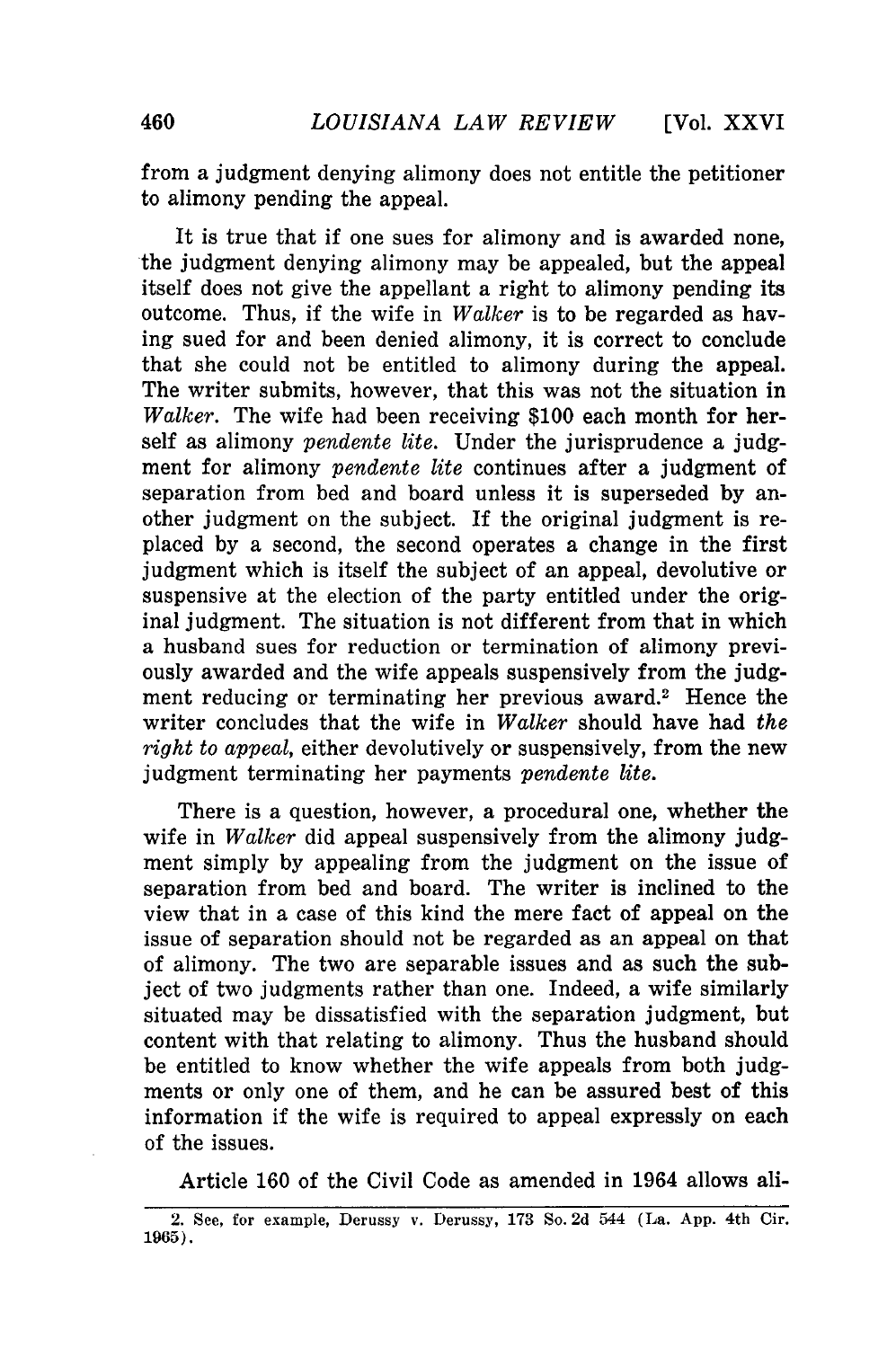mony to the wife after divorce in certain circumstances if she has not been at fault. The wife at fault, to use other words, is not entitled to alimony. *Randle v. Gallagher3* presents a most important question in this respect. The wife had obtained a separation from bed and board from the husband on the ground of cruel treatment. Thereafter the parties were divorced on the ground of living separate and apart for two years or more, a ground which excludes the issue of fault for purposes of the divorce itself. The wife contended that the separation judgment indicated her lack of fault and her entitlement to alimony after divorce. The court of appeal, however, noting that the wife could have been at fault to some degree and yet have obtained the separation because of the greater fault of her husband, decided that alimony could not be given in such a case until the wife proved she had been free from fault. The writer believes this decision goes too far and suggests that the wife whose fault has not been sufficient to prevent her from obtaining the separation should be entitled to alimony after divorce unless the husband can show additional substantial fault on her part subsequent to the separation judgment. **If** the wife's fault **was** such that the husband was awarded the separation, she should be denied alimony after divorce even if the husband subsequently is at substantial fault, for then her fault was substantial in the first place. Similarly, if a separation suit ends in a denial of separation from bed and board because of the mutual fault of the parties the wife should be denied alimony after divorce, for here again her fault has been substantial.

#### **FILIATION**

*Succession of Jene4* decided that a child born fifteen minutes after the putative marriage of its parents was to be considered legitimate. In reaching this conclusion the court of appeal reasoned that **(1)** a child born within one hundred and eighty days of a valid marriage would be legitimate under (article **190** of) the Louisiana Civil Code, that (2) such a child would be a child "born of" that marriage, that **(3)** a child born in the same time after a putative marriage should be considered "born of" the putative marriage within the meaning of article **118** of the Civil Code, and therefore (4) legitimate. The writer submits that the conclusion appeals to the emotions but violates the texts of the

**<sup>3. 169</sup> So. 2d 224 (La. App. 4th Cir. 1964).**

**<sup>4. 173</sup> So. 2d 857 (La. App. 4th Cir. 1965).**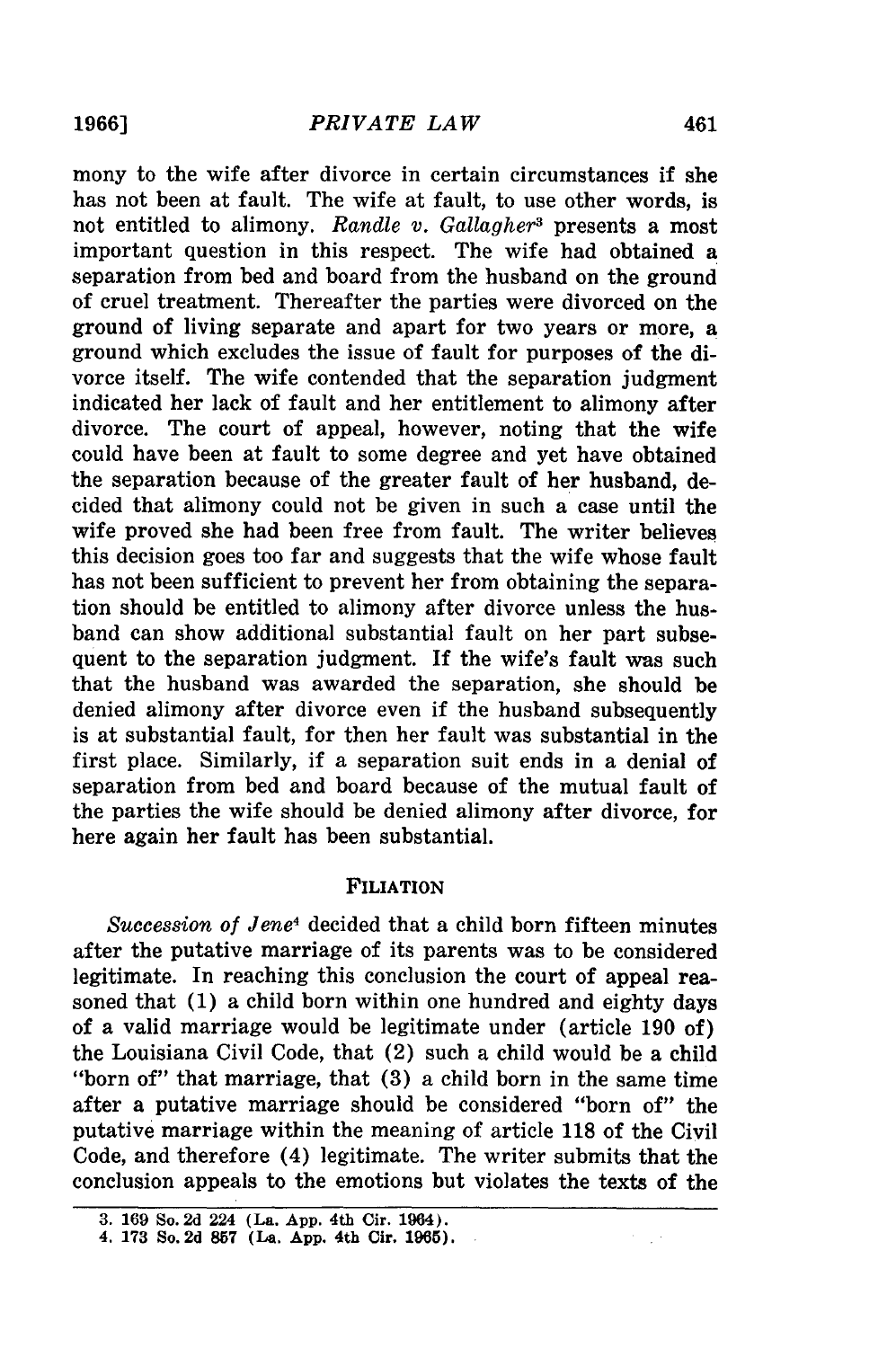**[Vol.** XXVI

Civil Code for two reasons. First, the child born less than one hundred and eighty days after a valid marriage is legitimate, not because it is "born of" the marriage, but because it is born *during* marriage, as is specified in article 179 of the Civil Code; indeed, under article 954 of the Civil Code this child is "legitimated by a marriage posterior to its conception." Thus, a child is not "born of" a marriage unless it is conceived or presumed conceived during marriage. Secondly, article 118 limits the effects of marriage to children "born of," that is to say, conceived during, the putative marriage. The rule of article 118 is aimed at preventing a child conceived by a person believing himself or herself to be married from being considered illegitimate; it is not aimed at the legitimation of children who are illegitimate for a reason other than that the marriage during which they were conceived is declared null. In this case the child was not rendered illegitimate by the nullity of the marriage of its parents; the cause of its illegitimacy was its conception outside of marriage, and it remained illegitimate because the marriage of its parents, which if valid would have provided it with legitimate status, was null.

Although *Dorsey v. Williamston*<sup>5</sup> is consistent with a long line of decisions, the writer would feel negligent in his duty as a professor of law if he did not reaffirm his conviction that the interpretation of the law applied therein is both inconsistent with the texts properly construed and productive of most grave injustice. A child was conceived and born to a married woman while living in open concubinage with a man not her husband. Indeed, the child was conceived and born during a period of living separate and apart which formed the basis of a divorce judgment. Thereafter the wife and her paramour married and presumably the child lived with them. The first husband, nevertheless, was considered its father and obliged to support it. And, it may be added, at the husband's death the child will be deemed entitled to a legitime. Once more the writer submits that (1) articles 184-192 of the Louisiana Civil Code do not apply when the child does not possess the appearance or reputation of being conceived by the husband of the mother, for otherwise the provision in article 197 of the Civil Code would be meaningless; that (2) there is no appearance or reputation of conception by the husband of the mother when the mother

**<sup>5. 170</sup> So. 2d 773** (La. **App. 1st Cir. 1964).**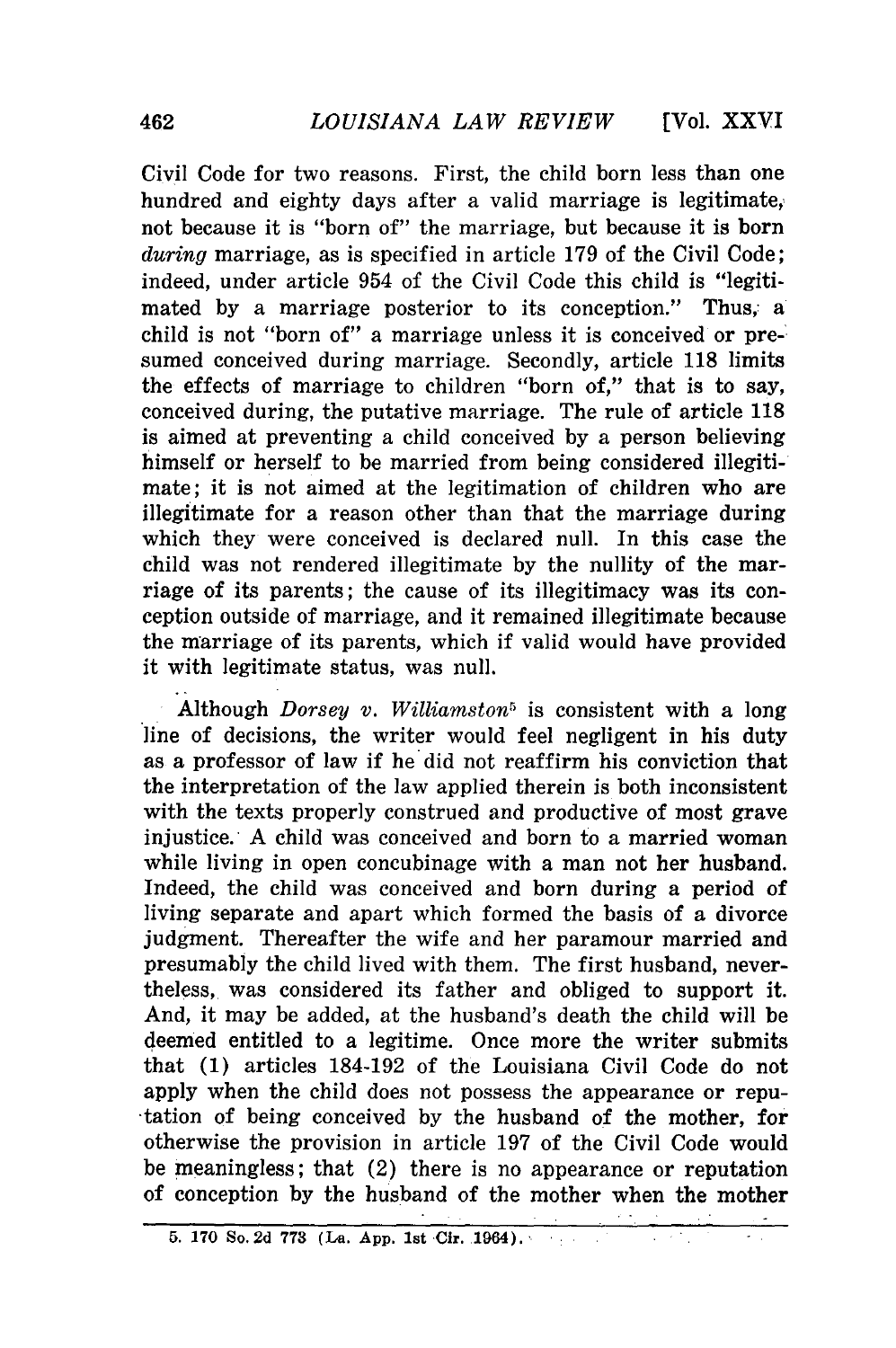is living in open concubinage with a man not her husband; and that **(3)** in this instance the presumption in article 209(3) of the Civil Code, that the paramour is the father of the child, should be applied." No doubt the long line of decisions to the contrary' has been prompted by concern for the child; but this concern is not enough to warrant imposing on a husband a child very obviously not his, with all that entails by way of support, possible delictual responsibility, and forced heirship, when the texts of the legislation do not require it.

A second contention of the first husband of the mother was that the marriage of the child's mother to the paramour, who he alleged had informally acknowledged the child as his own, legitimated him as the child of the paramour under the provisions of article 198 of the Civil Code. This contention was plausible, at least, but the court of appeal dismissed it rather summarily. Under the interpretation implicit in this action, article 198 would operate to legitimate only children born of a single woman and a married man. It is submitted that more consideration should have been given to the first husband's argument, for it would certainly have led to more substantial justice than the court's construction of article 198.

#### PATERNAL AUTHORITY, TUTORSHIP, **AND** CUSTODY

In the writer's opinion, the appellate decisions continue to show a marked and increasing divergence from the spirit and letter of the legislation on paternal authority, tutorship, and the relationship of the child to relatives more remote than his parents. The comments below will show how decisions of the 1964-65 term manifested this divergence from the legislative norm.

The Civil Code provides for awarding the custody of a child to one of the parties pending a suit for separation from bed and board, but it does not provide for the termination of paternal authority unless and until there is a judgment of separation from bed and board. Thus, unless and until a separation **judg-**

**1966]**

<sup>6.</sup> See Pascal, comments on Feazel v. Feazel, 222 La. 113, 62 So. 2d 119 (1952), in 14 LA. L. REv. 121-23 (1953) and Pascal, *Who Is the Papa?* **18** LA. L. REV. 685 (1958). See also the summary remarks of Lloyd on Trahan v Trahan, 142 So. 2d 571 (La. App. 3d Cir. 1962), in 24 **LA.** L. REV. 171 (1964). **.** 7. See particularly Succession of Saloy, 44 La. Ann. 433, 10 So. 872 (1892); Feazel v. Feazel, 222 La. 113, 62 So. 2d 119 (1952) ; Trahan v. Trahan, 142 So. **2d 571** (La. **App. 3d** Cir. **1962).**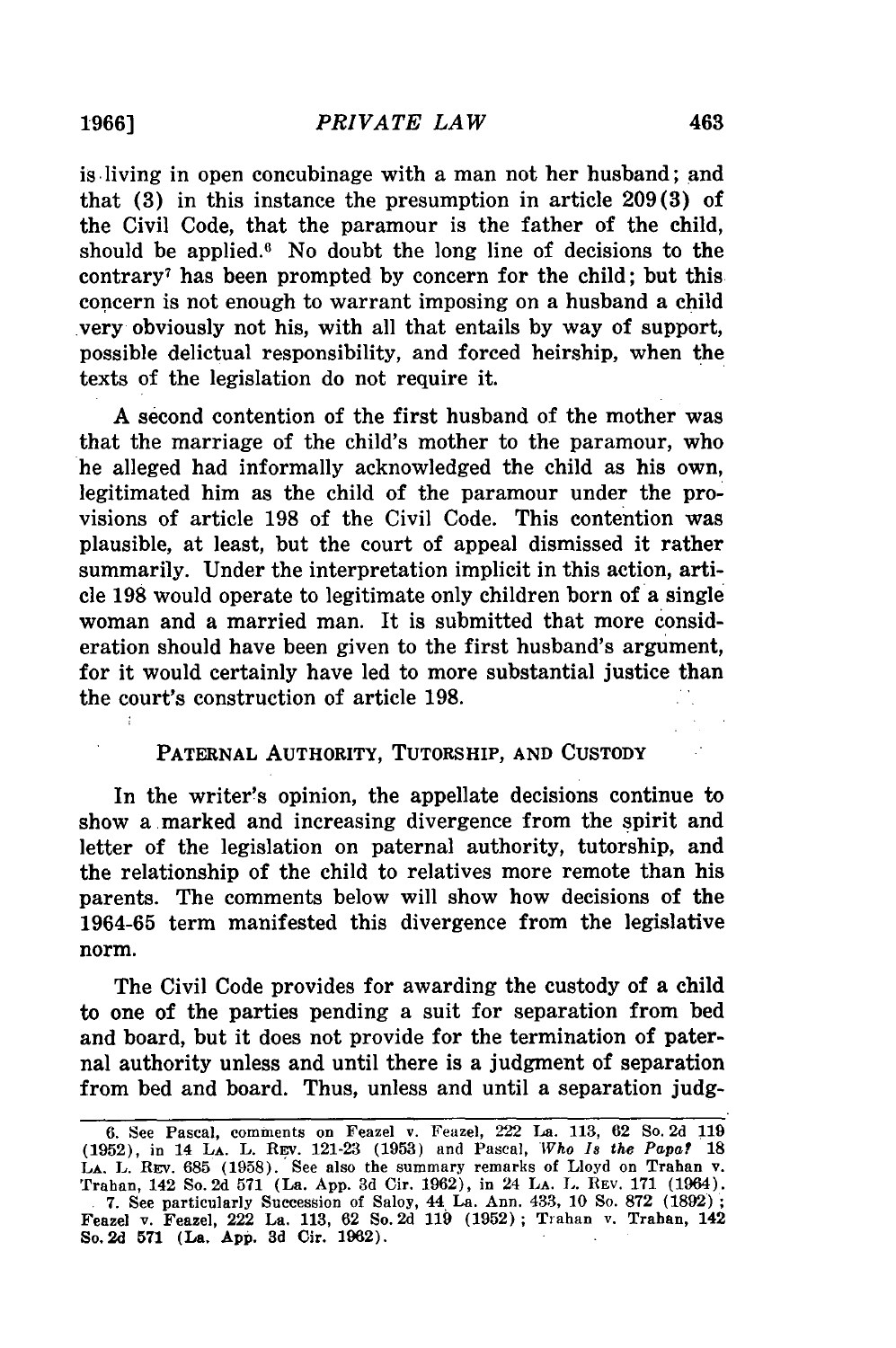ment is rendered, the father's will should prevail over that of the mother, as article **216** of the Civil Code specifies. For this reason the decision in *Webber v. Webber,8* through which a father was deprived of the right to name his child born while a suit for separation from bed and board was pending, must be considered in violation of that article. It should not matter that the estranged mother would have been annoyed at the father's giving the child his own name. It is his right to do so.

*Bond v. Bond9* involved a controversy between a legitimate father and the child's stepmother pending suit for separation from bed and board. This matter should have been settled on the basis that the child was not subject to paternal authority but to tutorship; that within the framework of our legislation custody is normally an adjunct of tutorship; that a stepmother, not being a blood relative of the child, is not even in the order of call to the tutorship; and that the father can be excluded or removed from the tutorship only for causes specified **by** law. The stepmother's contention was completely without basis in the legislation.

*State v. Toole*<sup>10</sup> illustrates what the writer regards as an abuse of the legislation under which a child might be declared abandoned **by** a parent so as to deprive even those entitled to his tutorship from obtaining his custody. **A** mother and her child had been abandoned in fact **by** the husband and father. On the mother's death, one of her sisters took the child to her home. Within a few days, however, the Department of Public Welfare initiated proceedings to have the **child** declared abandoned **by** his sole surviving parent, a judgment to that effect was rendered, and the child given into the custody of the Department against the opposition of the aunt with actual custody. Thereafter a second sister of the deceased mother sought to obtain custody of the child, but she too was denied it, and denied visitation privileges as well. Aunts **by** blood are high on the order of call — and obligation to accept — the tutorship of children. Here two aunts **by** blood wished to assume responsibility for the child and were denied it on the ground that the welfare of the child would be served better **by** allowing the child to be disposed of - presumably eventually by way of

<sup>8. 167</sup> So. 2d 519 (La. App. 4th Cir. 1964). **9.** 167 So. 2d **388** (La. **App.** 4th Cir. 1964).  $\mathcal{L}^{\text{c}}(\mathcal{A})$  $\sim 10$ **10. 178** So. **2d 872** (La. App. 4th Cir. 1905).  $\sim$ ويورونه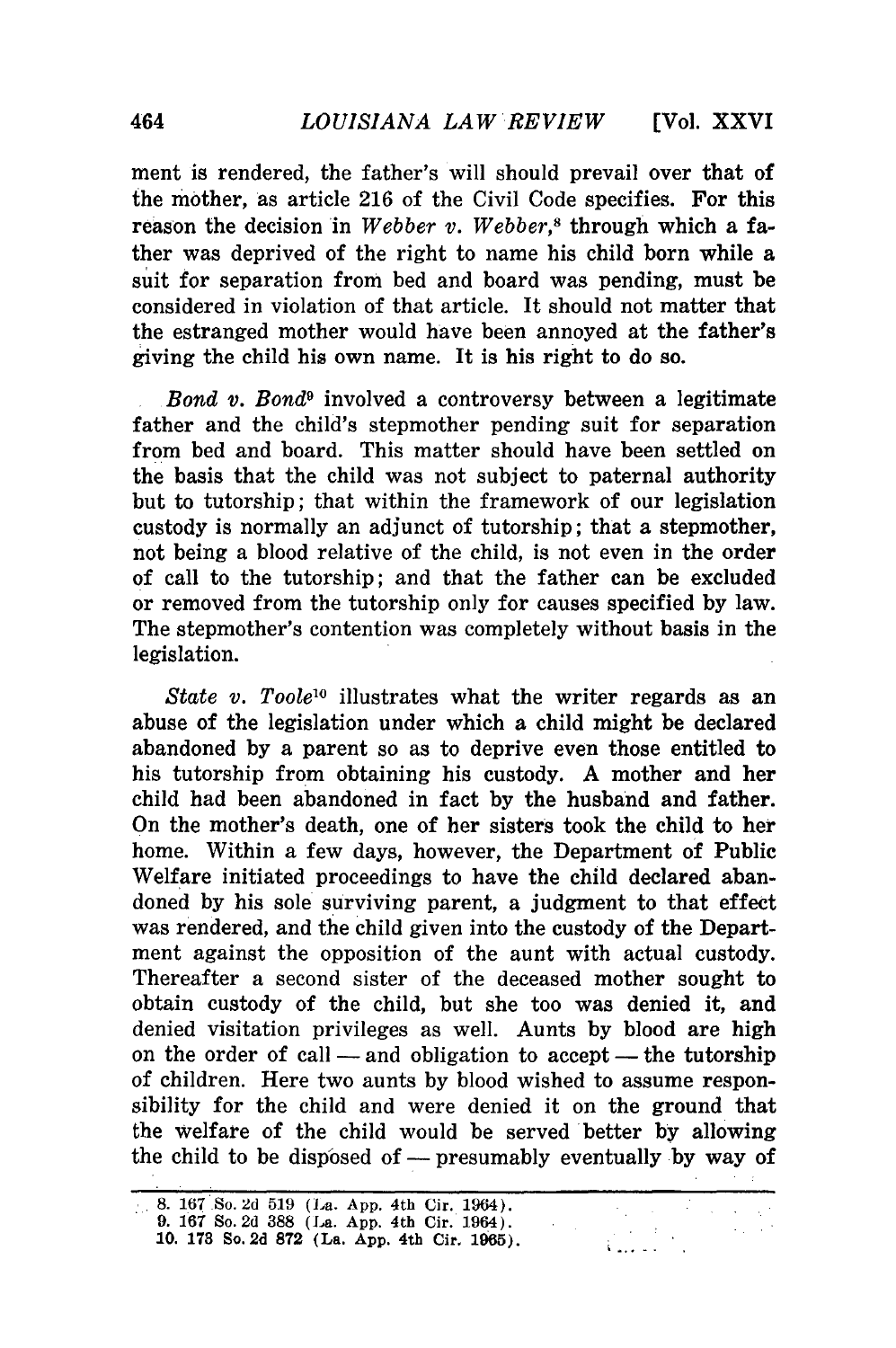adoption — to other persons. This is too much of a "Big Brother" attitude and a violation of the notion of family which should be held as sacred as possible for the good of society. It is especially heinous when it appears that "undercover" police officers are engaged to test the moral fiber of the home of the party seeking custody. The writer submits too that the child should not have been considered an abandoned child within the legislation permitting the custody, care, and legal filiation of a child declared abandoned to be disposed of by the juvenile judge. The child was being cared for by a relative entitled to claim the tutorship of the child, and therefore not abandoned by its relatives, even though its father had abandoned it.

Similarly alarming is the decision in *State ex rel. Paul v. Department of Public Welfare"* in which an illegitimate mother actually caring for her child and most desirous of doing so was deprived of its custody on the ground that her mental level was such that she might not be able to care for it adequately in emergencies. Expert evidence certainly was not unanimous or absolutely clear on her inability to care for the child. Judge Tate, who noted this in what was in fact a dissenting opinion, concurred in the result on the ground that the child had been out of its mother's custody so long by the time of the judgment on appeal that it was better to leave it where it was. The writer submits that this attitude will only serve to encourage further inroads on paternal and tutorial authority.

#### **ADOPTION**

The decision in *Succession of D'Asaro'2* declared null an act of adoption of a person over seventeen years of age because it had been recorded in the parish in which the adopter and adoptee were domiciled rather than in the parish in which it had been executed. There can be no doubt that R.S. 9:461 requires the act to be registered in the parish of execution; what may be doubted is the necessity of concluding that the failure to adhere to this requirement is a cause of nullity of the act itself between persons not at all prejudiced by the failure of the registry. The writer sees two purposes which might be served by registry of an act of adoption. The first is that evidence of the act itself will be less easy to ignore, deny, or destroy if there is a change

**<sup>11. 170</sup>** So. **2d** 549 (La. **App. 3d** Cir. **1965).**

**<sup>12. 167</sup>** So. **2d 391** (La. **App.** 4th Cir. 1964).